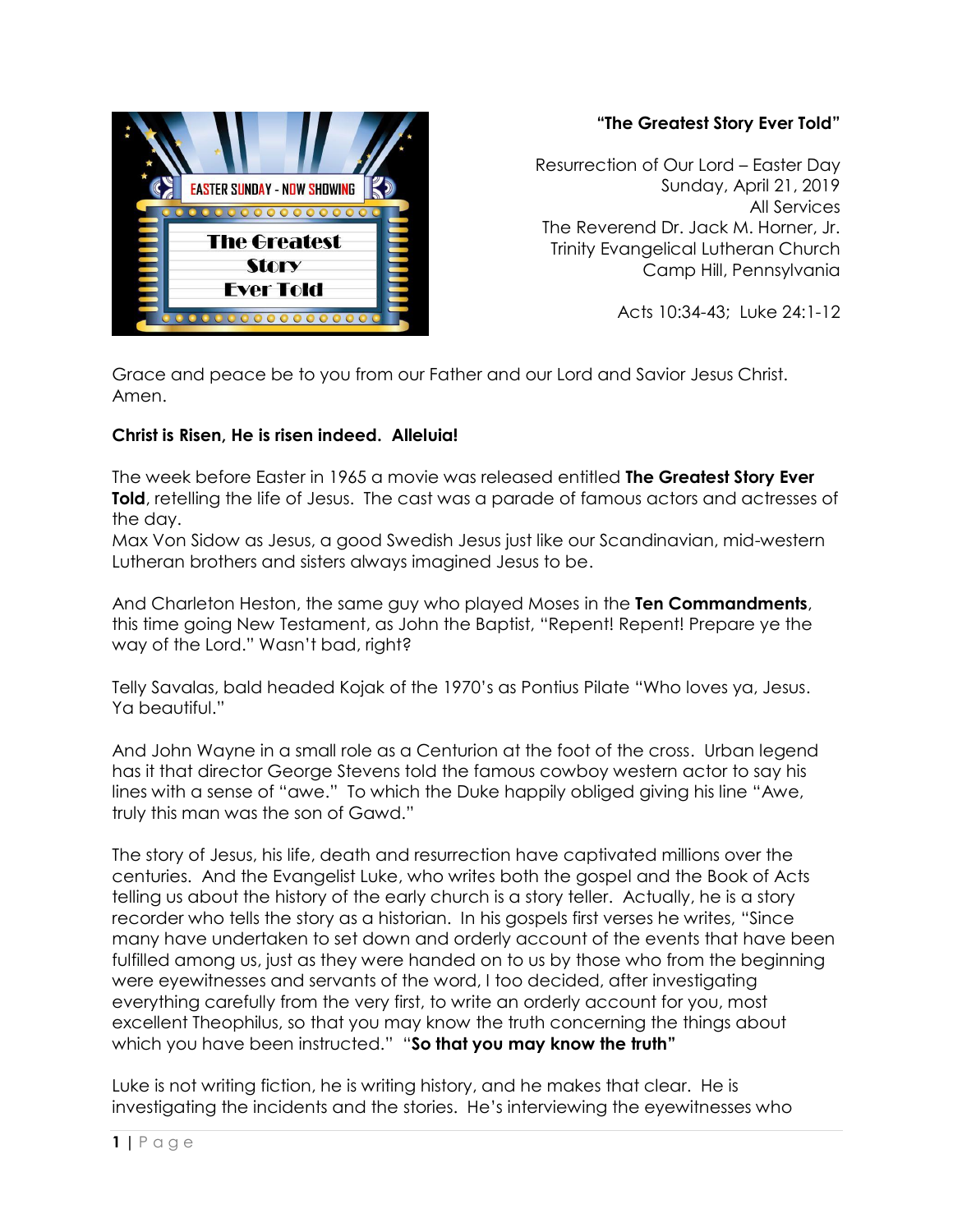participated in those incidences. He is pondering the evidence. And he's drawing a conclusion based on those eyewitnesses and the evidence. And it is an important story for Luke to tell his 1<sup>st</sup> century Christian community as they await Jesus' return, and as they also face an increasingly hostile world to the faith that they proclaimed. Kind of sounds familiar to our own age.

But it does make a great story! Easter after all is filled with drama. It's early dawn when it's dark, a mysterious time of the day when things are just beginning to come into focus with just the least amount of light. There is a building tension, they **found** that the stone was rolled away, but they did not **find** the body. And then there are the men in dazzling clothes, the Greek word there literally means "like lightening", it's the kind of light that you have to shield your eyes from. And the women are terrified, but their fear is met with comfort and an important reminder.

"Remember how he told you, while he was still in Galilee, that the Son of Man must be handed over to sinners, and be crucified, and on the third day rise again." Three times before in the Gospel of Luke, Jesus predicted his passion, his dying and his rising.

And upon receiving the news of Jesus' resurrection, they share it with the apostles. And that is an interesting word choice for Luke, it literally means ambassadors, or one who is sent to carry a message. The women at the tomb "apostle" the apostles, they share the message of Christ's resurrection.

So, what makes this story great? What makes it the greatest story ever told?

Well certainly it has the elements of a great STORY. It's packed with action, it has intriguing characters, interesting settings, thought provoking plot, the conflict between characters and a resolution of that conflict. It is a story the church and the followers of Jesus have been telling for centuries.

Modern author Sue Monk Kidd tells us. Stories have to be told or they die, and when they die, we can't remember who we are or why we're here."

The Apostle Paul tells us, "If Christ has not been raised then our proclamation is in vain and your faith is in vain."

The Easter story must be told, again and again and again. It informs who we are and why we're here.

Jesus takes away the sins of the world. All of our baggage, all of our regrets, our fears, our mistakes, all of our screw ups are wiped away. His death and resurrection means something and it does something. The darkness that we experience in life gives way to his holy life-giving light.

As the first century bishop of Rome, St. Clement said, "The Lord has turned all our sunsets into sunrise."